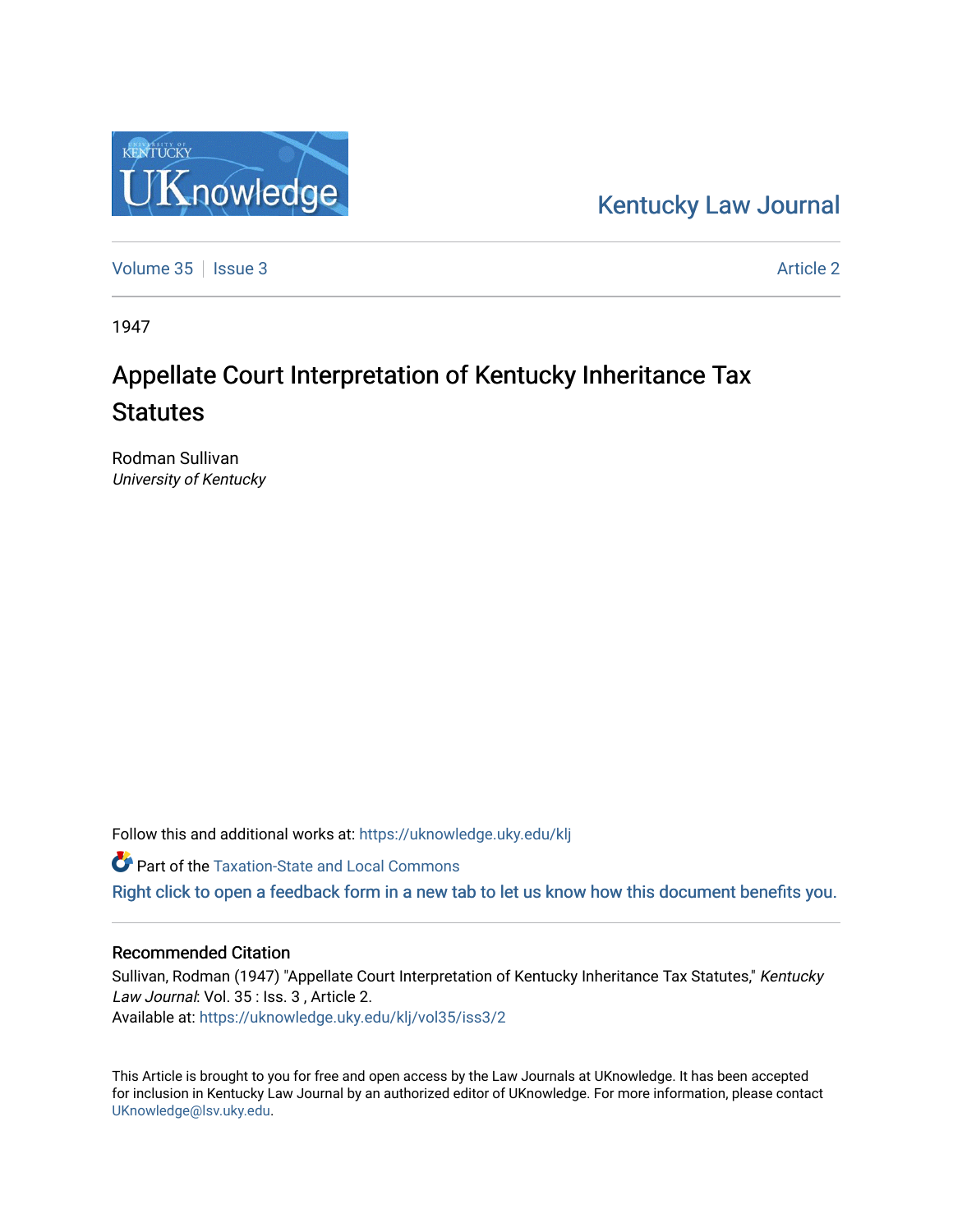#### APPELLATE COURT INTERPRETATION OF KENTUCKY INHERITANCE TAX STATUTES\*

#### RODMAN SULLIVAN<sup>\*\*</sup>

The purpose of this article is to consider briefly the interpretation by the courts of the various inheritance tax statutes.

The amount of litigation over enforcement of the collection of the inheritance tax has been comparatively small, if the number of cases decided by the Court of Appeals be any measure. The rates have never been unreasonably high, the exemptions until 1936 have been quite liberal, and ample time after the death of the decedent has been allowed for payment. It may be that these facts partly explain the lack of legal wrangling, as it might be cheaper or less troublesome to pay than to contest disputed points in the courts; but such a conclusion is mostly a guess and not readily susceptible of proof. In fact, it might easily be argued that the various statutes regarding inheritance taxation have not always been as simple, clear, and comprehensive as they might have been, thereby encouraging or necessitating resort to judicial interpretation. Again, it may be that the tax was evaded, or at least avoided, by many in its earlier history and that when such practices became increasingly difficult under the administration of the Tax Commission the laws had been amended in the direction of clarity and comprehensiveness, so that there was little room to mistake the intent of the legislature.

The original inheritance tax as enacted in 1906 was *very* short, being in fact but the barest outline and omitting points which would be considered essential in any modern inheritance tax statute.

As was to be expected, the question of the constitutionality of the law soon came up for the courts to decide; but the courts held in its favor.<sup>1</sup> "An inheritance tax is not a tax on the prop-

<sup>\*</sup> The Kentucky Department of Revenue is publishing simultaneously a larger study of inheritance taxation of which this material is a part.

**<sup>\*\*</sup>** Professor of Economics, College of Commerce, University of Kentucky.

<sup>&</sup>lt;sup>1</sup> United States v. Perkins, 163 U.S. 624; Com. v. Cumberland Telephone Company, 146 Ky. 142, 142 S.W. 392 (1912); Booth v. Com., 130 Ky. 88, 113 S.W. 61 (1908).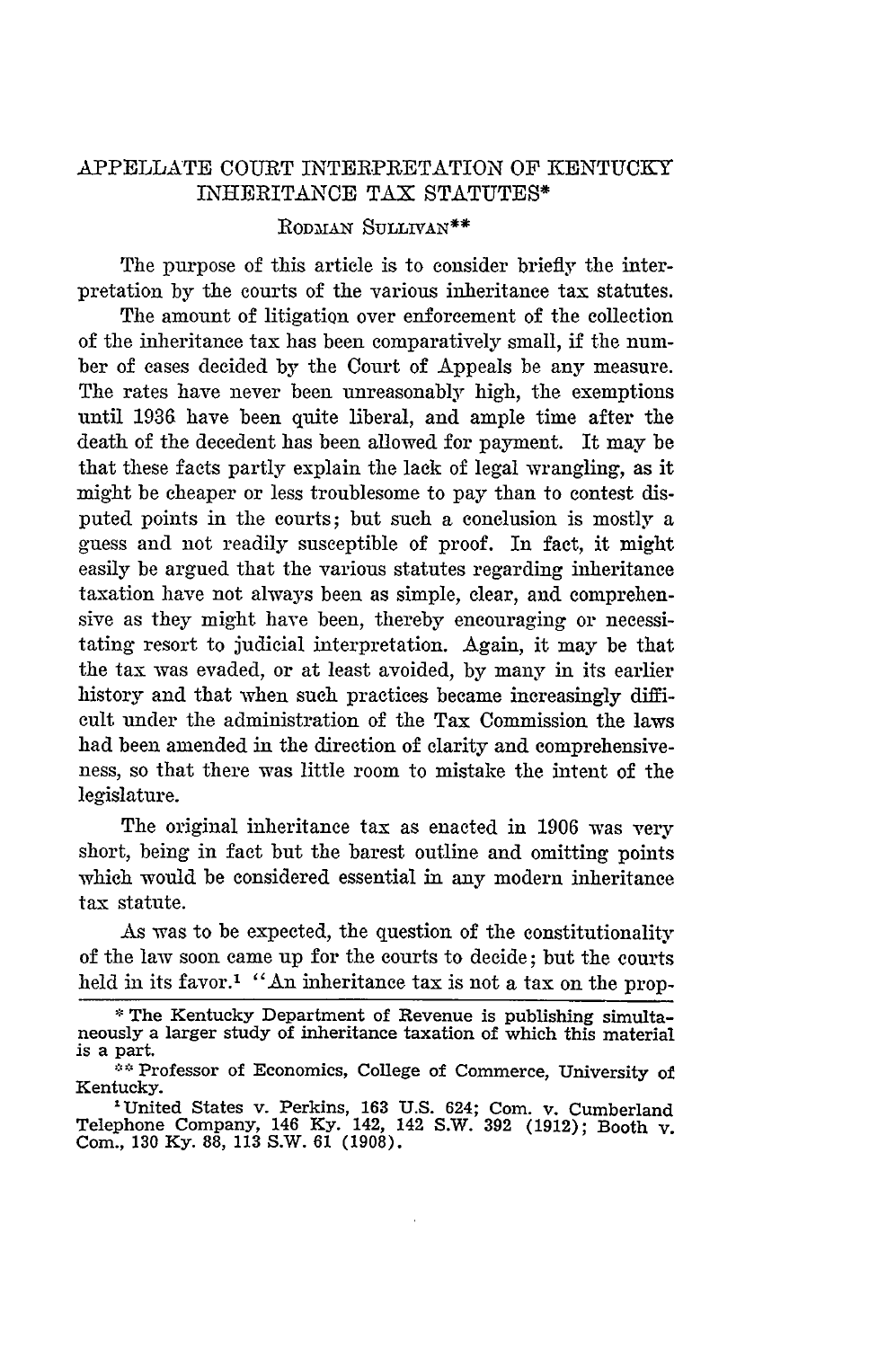erty inherited but is an excise duty on the right to inherit."<sup>2</sup>

That section of the law levying a tax on personal property of nonresident decedents who owned no real property in the state was later tested in the courts but was held to be valid in the case of *DeWitt v. Commonwealth*.<sup>3</sup> However, no provisions were made for compelling payment of the tax until 1914. The case just referred to also held that the law was not rendered inoperative by reason of this failure to provide such a remedy and that, if a nonresident died before the passage of the 1914 statute, which did provide such a remedy and a tribunal to enforce valuation of the property and collection of the tax, the state could proceed to value the property and collect the tax at any time before distribution of the estate, even though it resulted in giving the act a retroactive effect.<sup>4</sup> This retroactive effect was not carried so far, however, as to apply to a conveyance made prior to the passage of the 1906 law whereby property was granted reserving a life estate which did not end until after 1906.<sup>5</sup>

The 1916 act contained a paragraph which provided that:

"Property of any amount bequeathed or transferred to any municipal corporation within this state for public purposes, to institutions of purely public charity, to institutions of education not used or employed for gain **by** any person or corporation and the income of which is devoted solely to the cause of education, to public libraries, or to any person or persons, society, corporation, institution or association in trust for any of the purposes above mentioned, shall be exempt from such  $\text{tax.}$ "

The provision just quoted was soon before the courts for interpretation. A church was held to be a purely public charity within the meaning of the act and was therefore exempted from inheritance taxation.7 Nonresident religious and educational institutions not operated for gain were also held to be exempt under the meaning of this act.<sup>8</sup>

<sup>&</sup>lt;sup>2</sup> Bosworth v. Batterton, 159 Ky. 771, 169 S.W. 506 (1914).

<sup>187</sup> Ky. 437, 212 S.W. 437 (1920).

*<sup>&#</sup>x27;Loc.* cit.

 $5$  Com. v. McCauley's Ex'r., 166 Ky. 450, 179 S.W. 411 (1915).

<sup>&#</sup>x27;Kentucky Acts, 1916, chap. xxvi, p. 296.

Sage's Ex'rs. v. Com., 196 Ky. 257, 244 S.W. 779 (1922).

Bingham's Adm'r. v. Com., 196 Ky. 318, 244 S.W. 781 (1922).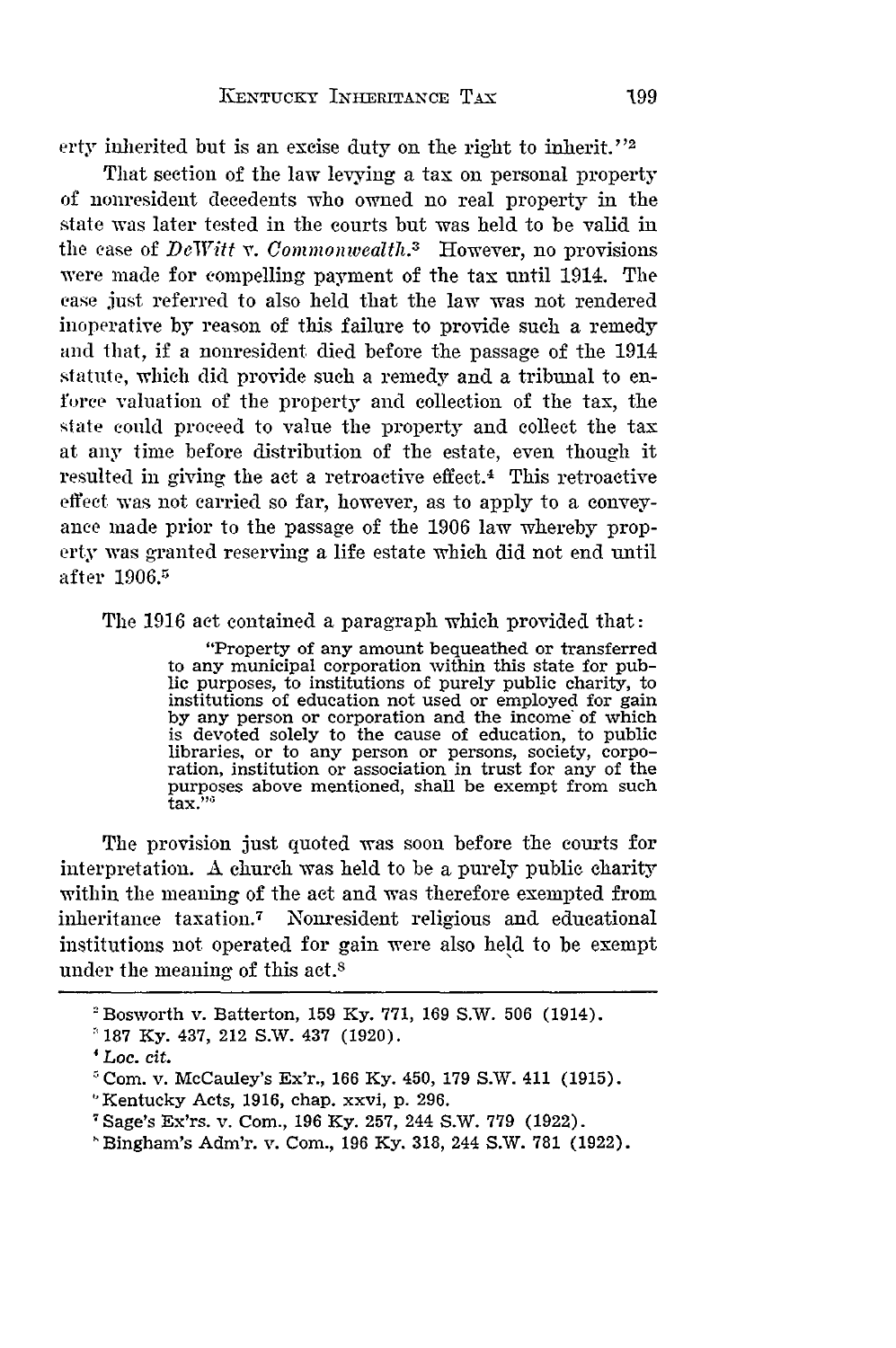The courts were asked to determine whether the 1924 act placed cousins in Class B with nieces, nephews, aunts, uncles, etc., or in Class C with strangers-in-blood. Though cousins are not specifically mentioned, the inclusion of some kin by marriage might indicate that it was the intent of the legislature to include all reasonably close blood relations, but in the case of *Commonivealth v. Thompson's Administrator9* it was held that cousins were in Class C.

The "contemplation of death" clause was taken before the courts in 1930. In the case of *State Tax Commission v. Robinson's Ex'r.,'0* it was held that, "In so far as this subsection provided an irrebuttable presumption in that a gift made within three years of death shall be deemed one made in contemplation of death, it is unconstitutional."

A second case interpreting this clause was decided in 1940. The decedent gave, during a period from one to seven months before his death, gifts in the form of bonds to an amount of \$30,000 to his wife and daughters. The latter contended that these gifts were not made in contemplation of death as the donor was enjoying normal health, and furthermore, that they did not constitute a material part of the estate. (The estate was valued for taxation purposes at \$649,000.) They also stated that for many years prior to his death it was customary for the decedent to make gifts to his wife and daughters. It is obvious that the distributor could have disposed of his entire estate within a few years if he had continued to make gifts at that rate. The high court ruled that, although the decedent might not have thought of his death as imminent, the gifts were motivated by the thought of death and were therefore taxable.<sup>11</sup>

The reasoning in this case appears to have established the line of thought which the court will follow as it was quoted with approval in a subsequent case to be mentioned below.

> "Gifts made in contemplation of death within the meaning of the Inheritance Tax Act are gifts motivated by the thought of death. This does not mean that the donor must believe that death is imminent. The purpose of inserting in inheritance tax laws provisions for taxing gifts made in contemplation of death is to prevent evasion of the tax by transfers which are merely

200

<sup>9</sup> 225 Ky. 75, 7 S.W. 2d 848 (1928).

**<sup>10234</sup>** Ky. 415, 28 S.W. 2d 491 (1930).

Chase's Ex'x. v. Com., 284 Ky. 471, 145 S.W. 58 (1940).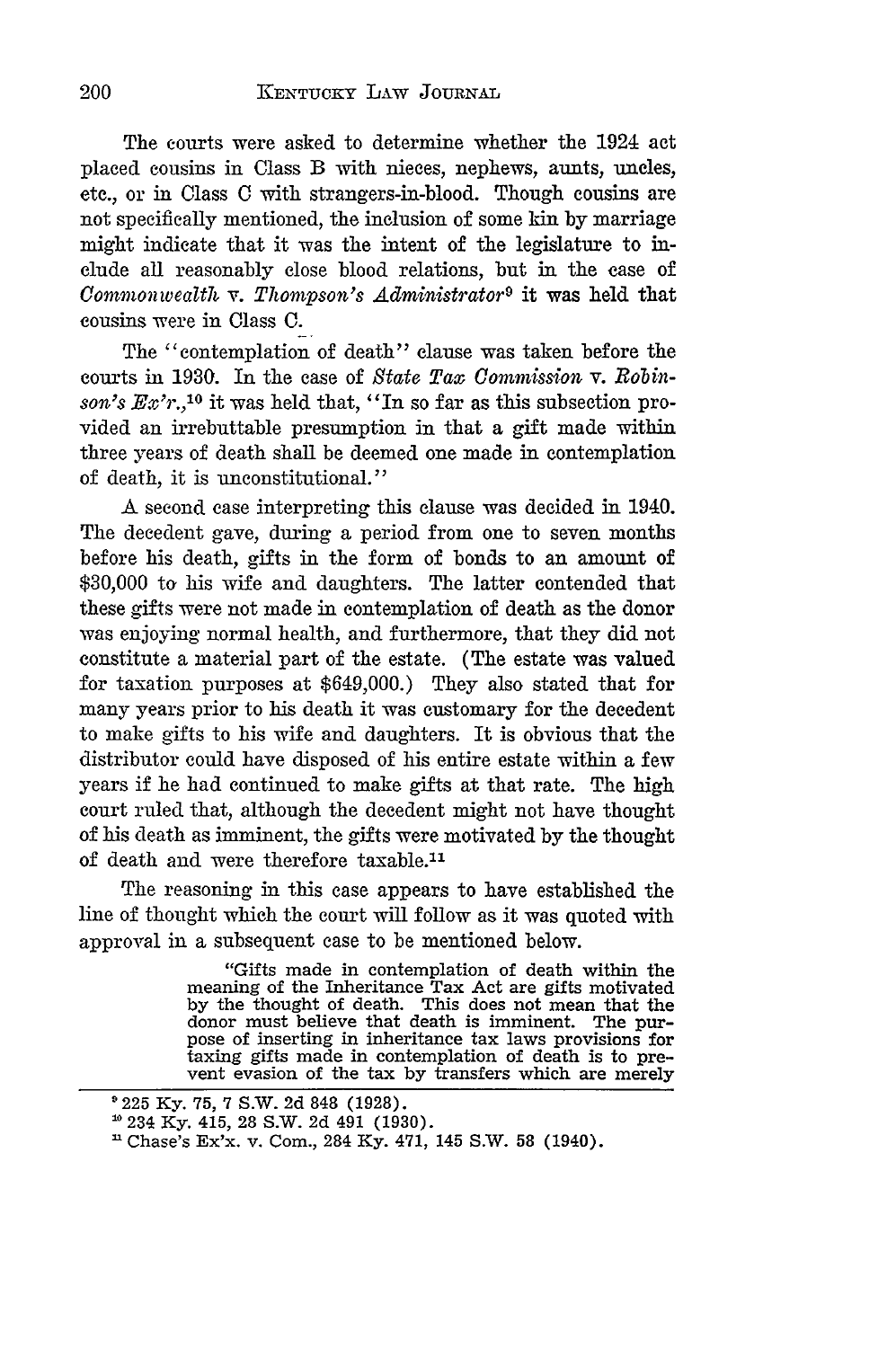substitutes for testamentary dispositions, and the determination of the nature of the gifts turns on the motive of the donor. The value of the gift, age of the donor, and condition of his health are some of the circumstances to be considered in determining the question of motive."

In the next case involving this principle the donees did not deny that a material part of the estate had been given since the gifts amounted to about two-thirds of its value, but based their claim of exemption on the fact that the donor, who was past 83 when he made the gifts, was actuated by the desire to see the donees in present enjoyment of the property and established with a separate competency. The court held that these motives are not necessarily inconsistent with the transfer of the property in contemplation of death.<sup>12</sup> The Commonwealth's hand in this case was strengthened by the fact the donor had been ill for twelve of the fifteen months next preceding the gifts and had undergone two operations.

Certain Tax Commission orders have also dealt with the subject of contemplation of death. These orders have the force and effect of law unless they are overruled upon appeal to the courts. In one case<sup>13</sup> farms in the possession of sons since 1915 were willed to them in 1935 and deeded to them in 1941. The donor died in 1943 at age 86. The third farm had been in the possession of a son for 11 years. They were held to be gifts not made in contemplation of death, but gifts of cash made in 1942 were so held.

Credits without adequate consideration on a note entered prior to kmowledge of the decedent of the serious state of his health were held not to have been made in contemplation of death though death occurred within 11 months of the credit entry.<sup>14</sup>

Property owned by joint tenants with right of survivorship was held to be taxable to the extent of the interest of the cotenant who died, by the decision in *DuBois' Administrator* v.  $Shannon<sup>15</sup>$  Some of the difficulties involved in taxing property claimed to be jointly owned are illustrated by a case where the administratrix claimed to be a partner of the decedent holding

Sellinger's Admr., et al. v. Reeves, et al., 292 Ky. 114, 166 S.W. 54 (1942).

<sup>&#</sup>x27;"Dawson Estate, Order No. 392, April 11, 1944.

**<sup>14</sup>**Stephenson Estate, Order No. 373, Nov. 18, 1943.

<sup>&</sup>lt;sup>1</sup> 275 Ky. 516, 122 S.W. 2d 251 (1938).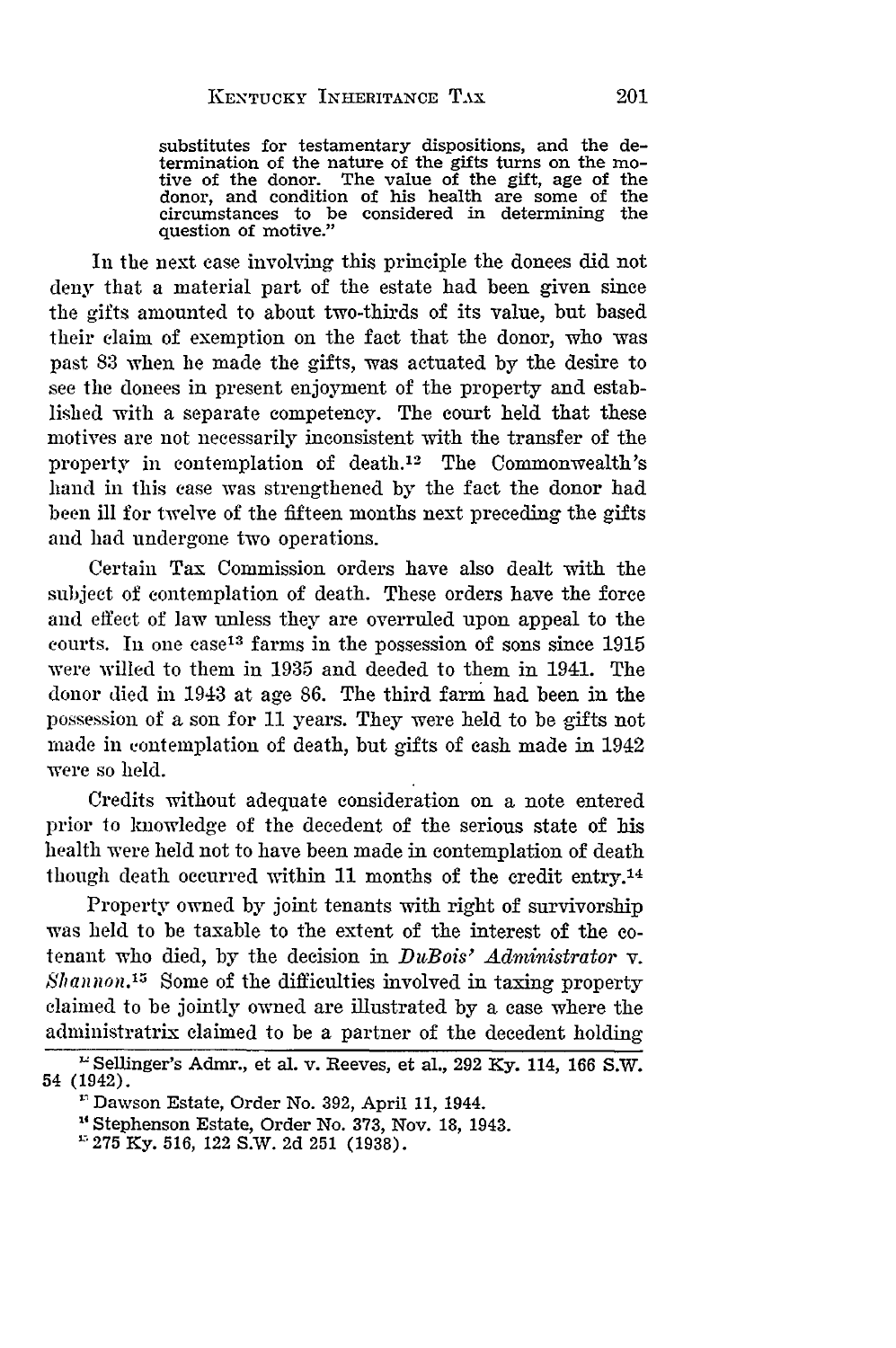one-half interest in certain property.10 The commission determined as a matter of fact that there was no partnership interest.

The practice of valuing the estate and distributable shares as of the date of death of the distributor was upheld in *Cochran's Executor and Trustee v. Conunon wealth.17* However, in another case, the Court, while reiterating this principle, further held that past and future valuations may be looked to as potent evidence bearing on and pointing to the valuation on the required date.<sup>18</sup> This was an unusual case as the plaintiff maintained that the value of real and personal property was drastically reduced by the bank moratorium, making ordinary values meaningless as of the date of decedent's death, because virtually all buying and selling were estopped by inability to obtain means of payment. The court would not accept such a narrow view of the phrase "at the time of death."

The five-year limitation against the right of action of the Commonwealth to collect an inheritance tax has been held not to begin until eighteen months or more after the death of the decedent in the case of *Ritcher v. Commonwealth*,<sup>19</sup> and *Comwonwealth,* By, Etc. *v. Payvter.20* Acceptance by the Revenue Department of a payment of inheritance tax by the personal representative of the estate prior to the assessment of the tax by the department is tentative only and does not prevent an increase of the tax based upon increased valuations as a result of investigation of the property. Furthermore in the absence of a showing of a bona fide dispute and a compromise intentionally entered into, a check marked "in full payment" of a tax does not prevent the recovery by the Commonwealth of the correct amount of the tax due.<sup>21</sup>

In many respects the most upsetting decision of the Court of Appeals was the overthrow of the method of taxation in cases of power of appointment. Under the 1924 law the Department of Revenue taxed such bequests at the rates and valuations in effect at the death of the donee according to the relationship of the beneficiaries to the donee. It continued to do so under the

<sup>&</sup>lt;sup>16</sup> Howe Estate, Order No. 248, July 6, 1942.

<sup>&</sup>quot;241 **Ky. 656,** 44 S.W. **2d 603 (1932).**

<sup>&</sup>lt;sup>18</sup> Com. v. Wood's Ex'x., 297 Ky. 583, 180 S.W. 2d 312 (1944).

<sup>&</sup>lt;sup>19</sup> 180 Ky. 4, 201 S.W. 456 (1918).

<sup>&#</sup>x27; 222 Ky. 766, 2 S.W. 2d 664 (1927).

<sup>&</sup>quot;Com., et al. v. Wood, 289 Ky. 649, 159 S.W. 2d 403 (1942).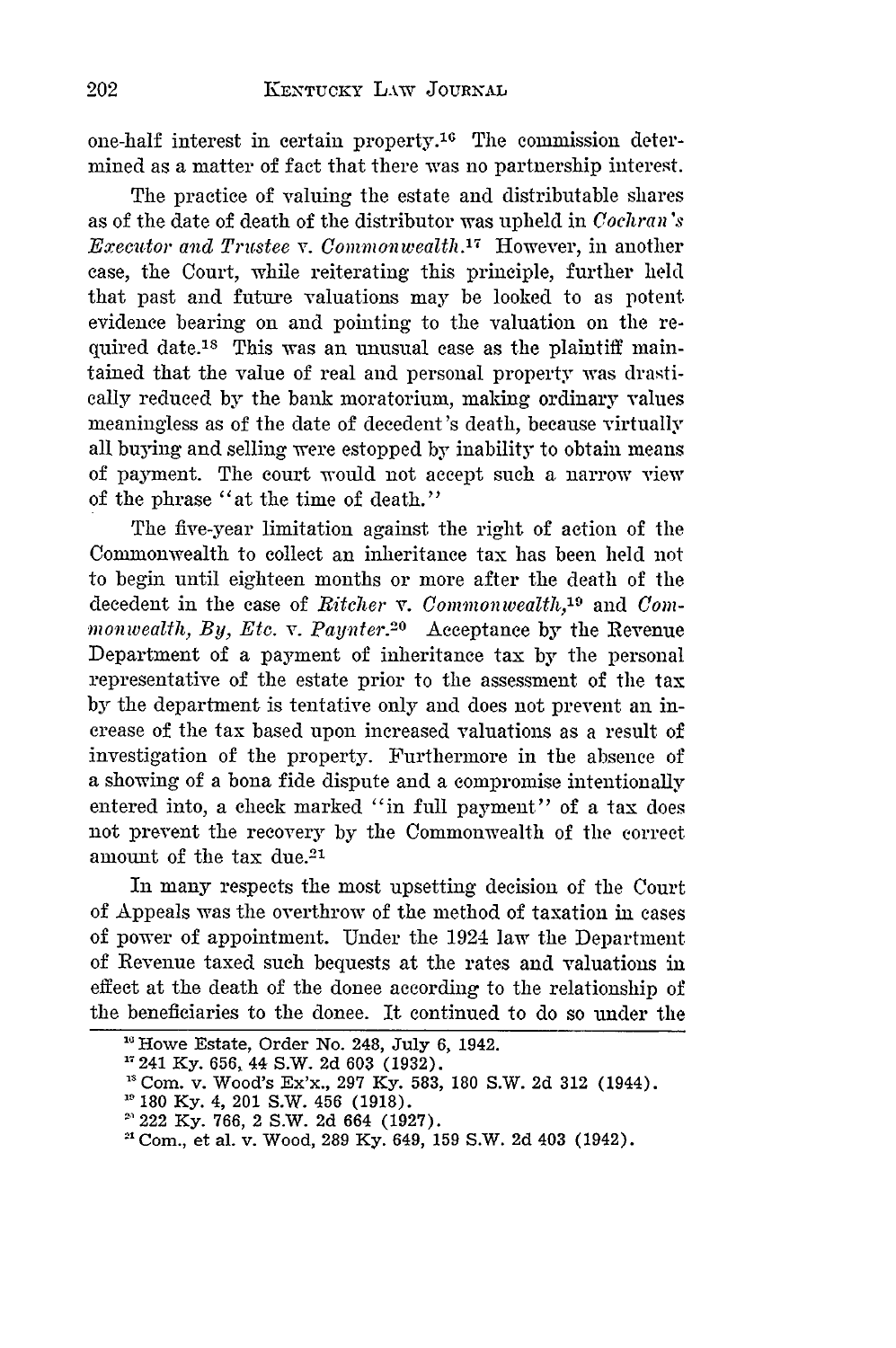1936 act. This method was upheld by the Court of Appeals in 1940 in sustaining the constitutionality of the statutory section'22 for the reason that it cannot be determined until the donee's death to whom the property will go. "It is the settled rule in Kentucky that when the donee of a power exercises the appointment, he is disposing of the property of the donor".  $\ldots$  the beneficiary had no right to the possession and enjoyment of the estate until the donee's death, and thus a new right came into existence and it is this which the statute has taxed". But the proviso attached to the section on appointment as reenacted in 1942 called for taxation as of the date of death of the donor and was held by the court to take precedence over the remainder of the section.<sup>23</sup> The donor died in 1929, the donee in 1939. In accordance with this decision the Department of Revenue made the valuations as of the death of the donee (1936 Act), levied the rates of the 1924 act, which were in effect at the death of the donor, in accordance with relationship to the donor. The full effect of this decision was felt in the order<sup>24</sup> of the tax commission in a 1944 case involving the exercise of a power of appointment made prior to the enactment of the earliest inheritance tax (1906). No taxes were held to be due though the appointment was exercised in 1943.

**A** border-line case was that of a will giving to his wife all of a man's estate with full power to sell but expressing a desire that the property undisposed of by her go to the children. This will was held to give a life estate to the wife with remainder to the children instead of a fee simple interest to her.<sup>25</sup>

In a recent case<sup>26</sup> the court held that possession and enjoyment of property did not take effect at or after death and that the decedent derived no income from the property where he had deeded farms to his children several years prior to his death but had retained the right to approve sales of the property and investments of the proceeds, to settle controversies between his children regarding the leasing of the property, and had further

<sup>&</sup>quot;'Commonwealth, et al. v. Fidelity and Columbia Trust Company, et al., 285 Ky. 1, 146 S. W. 2d 3 (1940).<br><sup>2</sup> Reeves v. Fidelity and Columbia Trust Company, 293 Ky. 544,

Reeves v. Fidelity and Columbia Trust Company, 293 Ky. 544, 169 S.W. 2d 621 (1943) (1942 as modified 1943).

<sup>&#</sup>x27; Number 390.

<sup>&#</sup>x27;Berner, et al. v. Luckett, 299 **Ky.** 744, 186 S.W. 2d 907 (1945).

Commonwealth, et al. v. Nelson P. Van Meter, Jr. Ex'r., et al., **301 Ky. 132, 190** S.W. **2d 668** (1946).